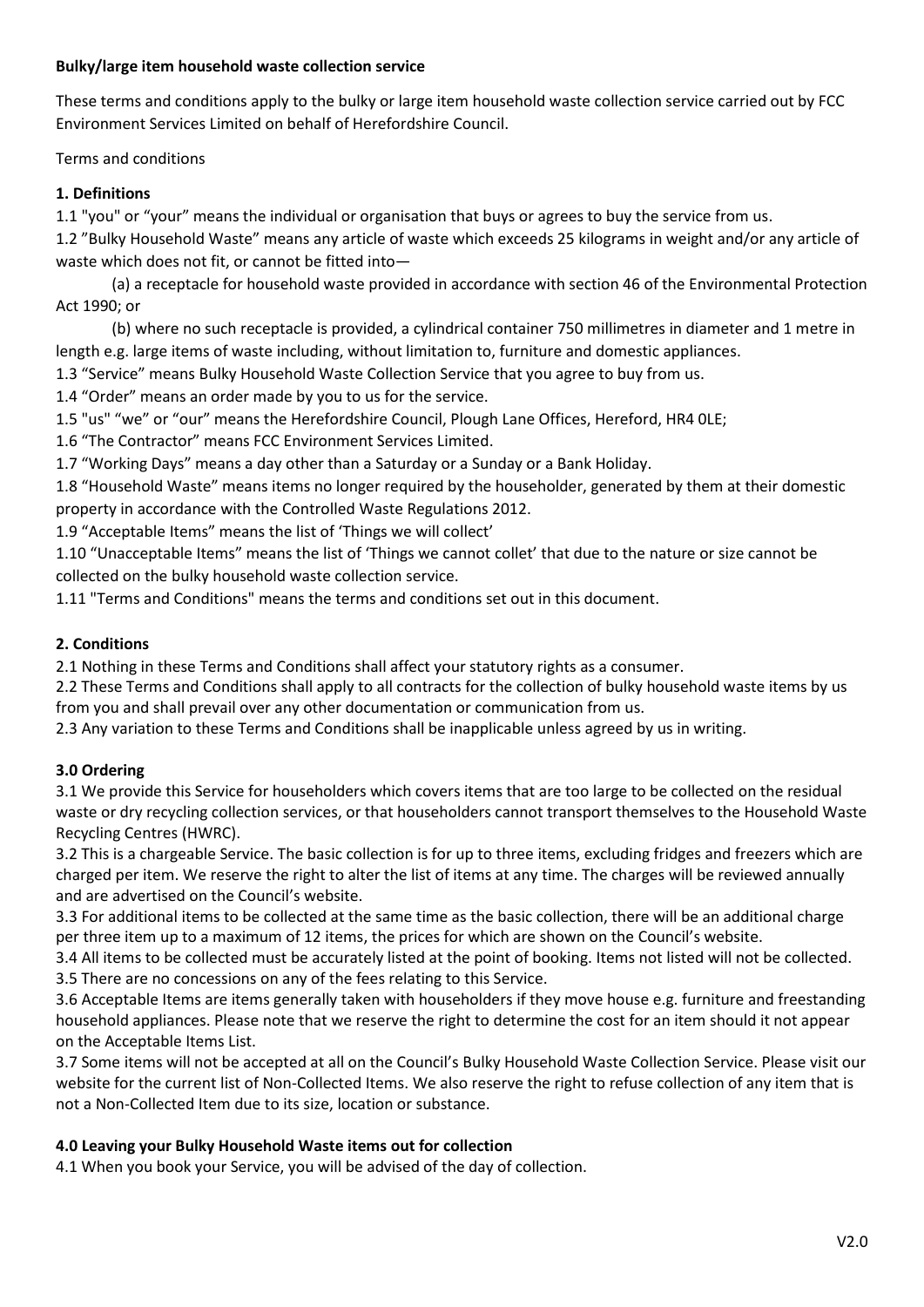4.2 When placing out your Bulky Household Waste for a pre-arranged collection, you will need to identify a suitable and safe collection point within the boundary of your property, but as near to the normal waste collection point as is practically possible.

4.3 We and our Contractor reserve the right to refuse to collect from any location within a property boundary, if it is felt that location of the item would present an issue for the health and safety of the Contractor's employees, or if the cost of providing such a Service is prohibitive, as determined by the Council in liaison with the Contractor.

4.4 Access to the items must be clear without any obstacles for collection crews to have to walk, step over or move and without danger of anything falling on the crew; and items must be placed outside of gates which are over 4 foot and cannot be seen through into the area the collection crew would need to enter.

4.5 The items must be placed outside of your property awaiting collection by 7.00am. You do not have to be at home when the Contractor collects.

4.6 Items such as carpets or broken furniture must be rolled, securely tied or bundled together so that each item is clearly identifiable.

4.7 We do not accept containers filled with general waste or a mixture of additional items. These items will be left and no refund will be given.

# **5.0 Cancellation**

5.1 If you wish to cancel your Bulky Household Waste Collection, please contact the Council at the latest by midday on the last working day before your collection is due, either by visiting a customer service office or by telephoning our contact centre on 01432 260051. Please note Herefordshire Council is not open on bank holidays. For example if your collection was confirmed for Monday, a cancellation would need to be received by midday on the previous Friday (excluding Good Friday).

5.2 The Council will refund householders for their cancelled collection service if this falls within the requirements detailed in 5.1 above.

5.3 Cancellations received after the time and date specified in 5.1 above will not be eligible for a refund.

5.4 If you wish to change or add items onto your Bulky Household Waste Collection, please contact us, either by visiting a customer service office or by telephoning our contact centre on 01432 260051, by midday at the latest on the last working day before your collection is due. Please be aware this may change the charge for the service, if the items changed or added are different to the payment already made.

## **6.0 Collections**

6.1 Bulky Household Waste Collections are provided for the collection of Household Waste only.

6.2 Only the Bulky Household Waste items listed at your time of booking (or subsequent amended booking) will be collected. The Contractor will not collect any additional or different items put out. The Contractor will leave these items behind unless a change has been previously received by us, as per clause 5.4 above.

6.3 If the Bulky Household Waste items are not made available in accordance with these terms and conditions on the arranged day of your collection, the Contractor will leave a card at your property advising that the Contractor called to make the collection as agreed. You will not be eligible for a refund for this service.

6.4 We do not provide the Service for commercial or business waste, and will not collect from commercial or business premises.

6.5 The Contractor will not dismantle furniture or remove loose waste. Any items that are not dismantled (where indicated that they should be) or contain other items of waste when the Contractor arrives for collection, will be left and no refund will be given for this.

6.6 All food must be removed from fridges, freezers and cupboards prior to the arranged collection day. The Contractor will leave any items that still contain food, or other waste items when they arrive for collection and no refund will be given for this.

6.7 We cannot specify collection times.

6.8 We do not offer a house clearance service.

# **7.0 What will we do with your items?**

7.1 At the point at which the Contractor collects your Bulky Waste items the ownership of the items passes to the Contractor.

7.2 All items are taken to Herefordshire Council's Waste Disposal Site. Where an item is made predominantly from one material, such as metal or wood, the item will be separated for recycling.

## **8.0 Force Majeure**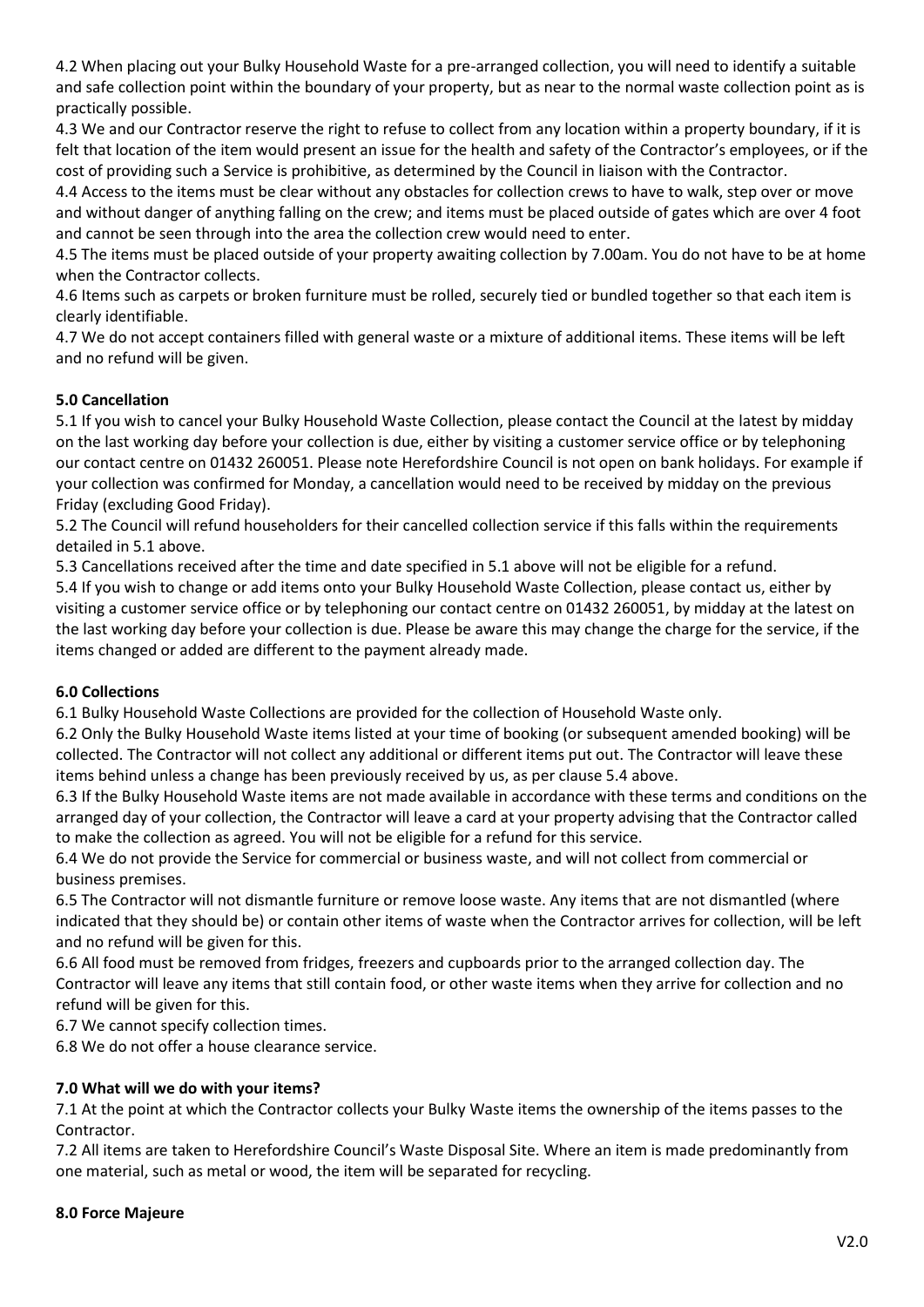8.1 We shall not be liable for any delay or failure to perform any of its obligations if the delay or failure results from events or circumstances outside its reasonable control, including but not limited to acts of God, strikes, lock-outs, accidents, war, fire or breakdown of plant or machinery and the council shall be entitled to a reasonable extension of its obligations.

# **9.0 Changes to Terms and Conditions**

9.1 We shall be entitled to alter these Terms and Conditions at any time but this right shall not affect the existing Terms and Conditions accepted by you upon making a purchase.

# **10.0 Governing Law and Jurisdiction**

10.1 These Terms and Conditions shall be governed by and construed in accordance with the law of England and the parties hereby submit to the exclusive jurisdiction of the English courts.

Max. 12 foot

## **Acceptable items**

- Armchair
- Bed base and fixed headboard (if not fixed then 2 items)
- Bedside table
- Bicycle
- Bunk bed (each bed is 1 item)
- Cabinet (free standing)
- Carpet (per roll, max 12 foot length of roll )
- Chairs (each chair is one item)
- Chest of drawers
- Children's swing or climbing frame (must be fully dismantled)
- Corner sofa (each section is one item)
- Cooker gas or electric (freestanding only)
- Cupboard (free standing)
- Dishwasher
- Dressing table
- Dressing table chair
- DVD/video player
- Fridge/freezer (maximum of three a year) no commercial fridges or freezers accepted
- Lawnmower (no sit-on mowers)
- Ottoman box
- Mattress (please cover if raining to prevent it being too heavy to lift)
- Microwave
- PC tower
- PC monitor
- Piano (standing piano only, must have wheels and be placed in a location where it can be wheeled to the collection vehicle over a flat, level surface without steps or stones (gravel)
- Sofa
- Stereo
- Sun lounger
- Table
- Trampolines (must be fully dismantled)
- Tumble dryer
- Television
- Underlay (per roll, max 12 foot length of roll)
- Washing machine
- Wardrobe (free standing)

## **Unacceptable items**

- Aga/Rayburn
- Asbestos
- Bathroom suites
- Doors